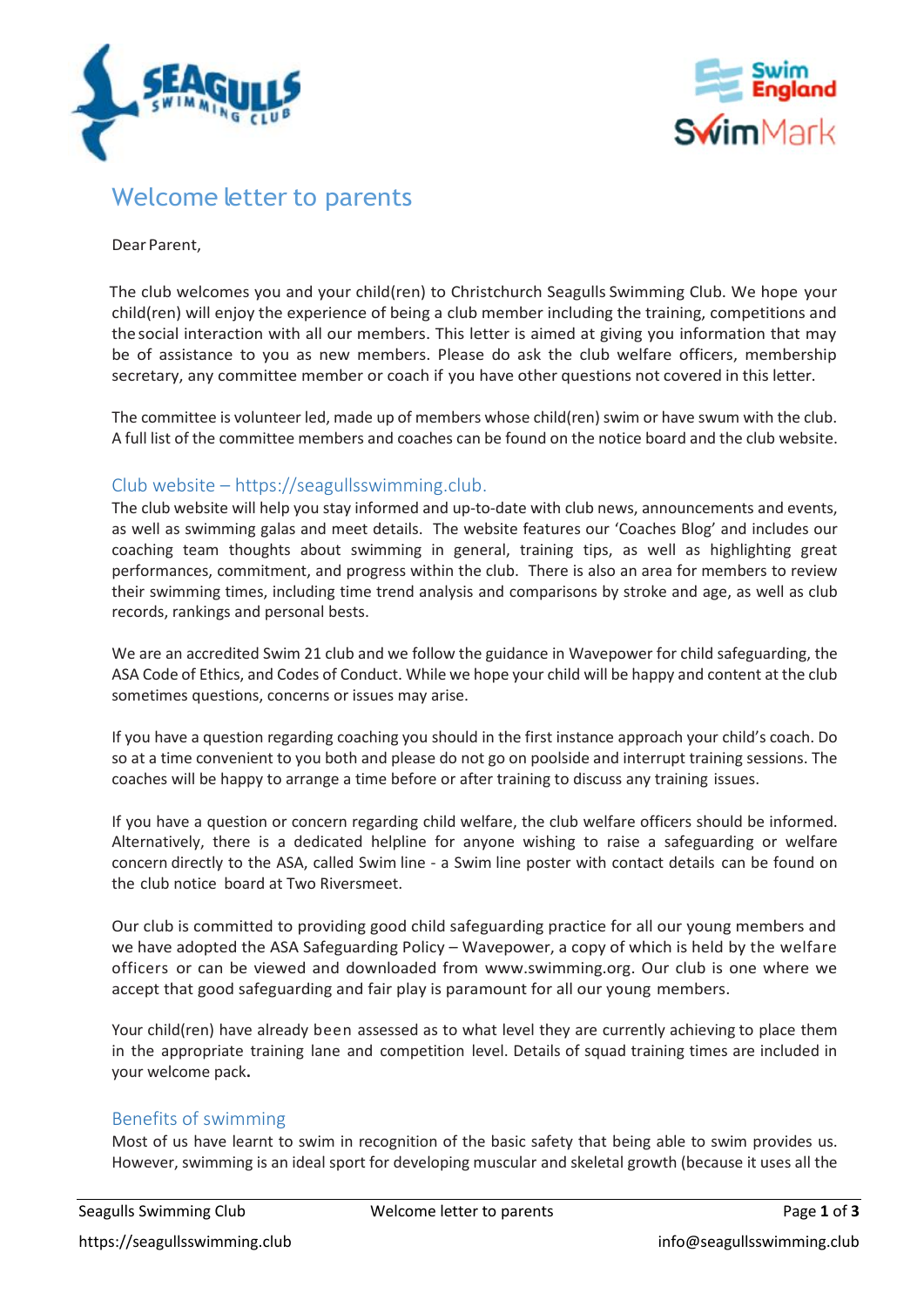



body's major muscle groups) in addition to high aerobic endurance and stamina. Swimming also enhances flexibility by exercising all the major muscle joints in full range of motion, thus capitalising on the natural flexibility of young athletes. It also develops superior co-ordination because it requires complex muscle movements of all parts of the body, enhancing harmonious muscle function, grace and fluidity of motion. The water pressure against the legs and arms is also beneficial to the circulatory system. The water pressure adds to the muscle pressure exerted on the veins to aid in returning blood to the heart and lungs.

Importantly, swimming is also a very low impact exercise and the provided weightlessness of the water greatly reduces stress on joints (in water you weigh about a tenth of your normal weight). This virtually eliminates the potential of back, knee and other muscular injuries and so swimming is the most injuryfree sport of all those offered to children. Therefore, swimming is also a great way of keeping fit for participation in other sports as well. Swimming also becomes more than a sport to many of those who participate, engaging them in fitness for life. But most of all swimming is by far one of the most fun and enjoyable participative fitness activities.

# Benefits of competitive swimming

Participants in Seagulls Swimming Club are taught the fundamentals of competitive swimming including the further development and perfection of stroke skills (far in advance of that provided by a non competitive club), as well as sportsmanship and teamwork. In addition, swimmers get to meet and interact with others from different clubs and schools while enjoying the health benefits of regular physical activity. Not everyone will perform to the same level, but the benefits that competition brings: self discipline; goal setting; self-motivation; honesty; self-confidence; team camaraderie; experience of success and how to deal with defeat; academic structure and strength; physical fitness and development, and friends, can all be viewed as valuable life skills. Ultimately though, competitive swimming is a fun team sport where everyone participates & everyone wins through individual & team accomplishments.

## Equipment

Compared with some sports, the equipment required for competitive swimming is a relatively low investment, with the only regular expenditure being the replacement of goggles and costumes. Standard equipment for both the training and competitive swimming are outlined in the following list:

- Mesh kit bag
- Drinks bottle x2 (min 1 litre)
- Swimming flippers
- Kickboard
- Hand paddles
- Goggles x2
- Poolside towel & shower towel
- Childs Pull-buoy
- Swimming costume (no bikinis)
- Swimming hat
- Swimming snorkel

Please note that you can purchase swim hats, t-shirts, drinks bottles and swimming equipment from the poolside club shop available at a number of sessions. Club branded merchandise such as t-shirts, hoodies, tracksuit tops etc, are available from our official club supplier details of which can be found on our website. In addition New Forest Sports in New Milton also stock swimwear and accessories and offer a 10% discount to club members.